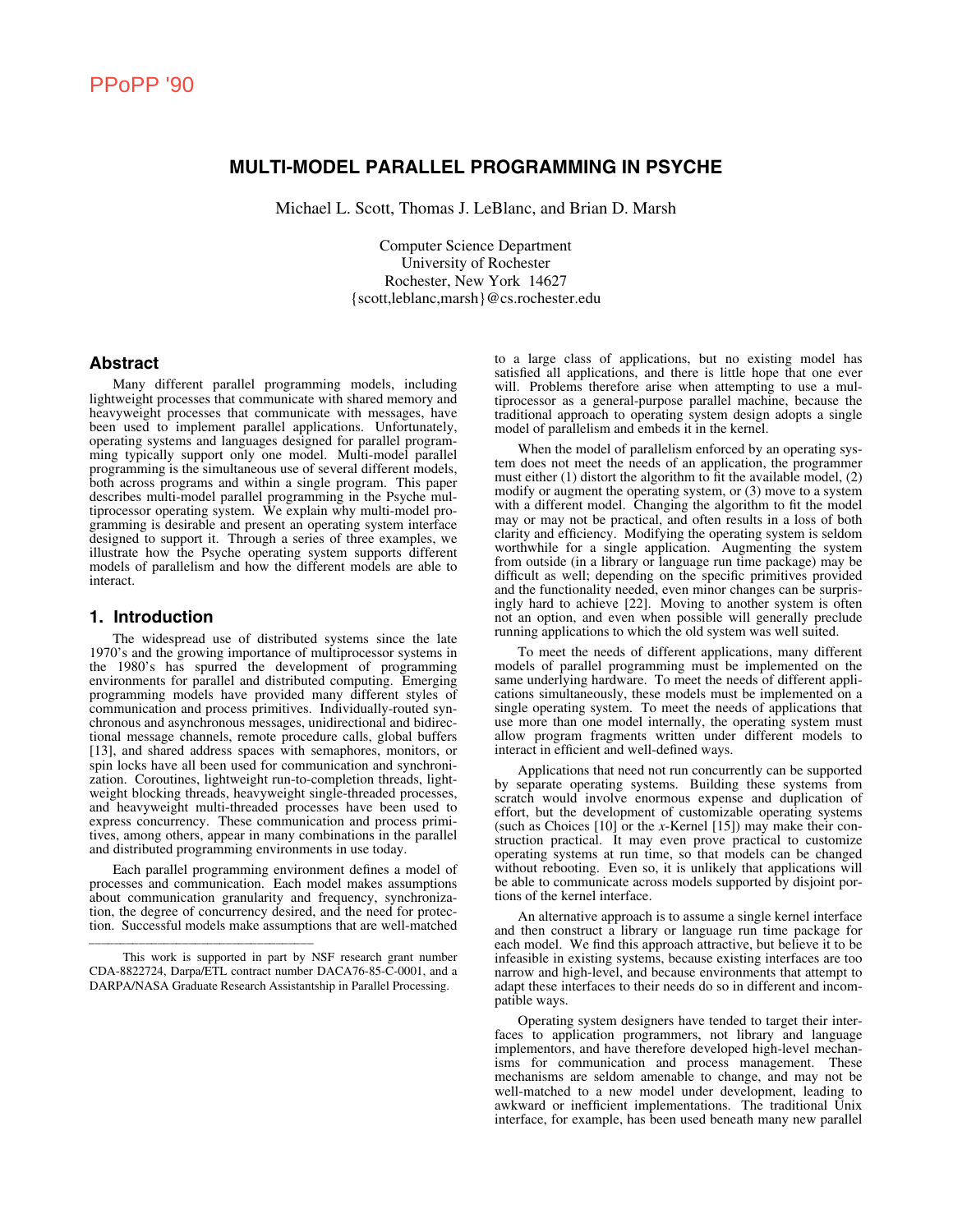programming models [9, 19, 26]. In most cases the implementation has needed to compromise on the semantics of the model (*e.g.*, by blocking all threads in a shared address space when any thread makes a system call) or accept enormous inefficiency (*e.g.*, by using a separate Unix process for every lightweight thread).

Programming environments that need mechanisms not provided among the high-level operating system primitives may restrict themselves to some subset of the kernel interface (e.g. signals and non-blocking I/O in Unix), and then use that subset in stylized ways. This approach may allow the implementation of more than one model, but it can be awkward, and does not generally support interaction across models. Working outside the conventions of the kernel interface standard, the designers of independently-developed programming environments are almost certain to make incompatible decisions. They may use synchronization mechanisms, for example, that depend upon the details of a user-level thread package. Even if they express operations in terms of the kernel interface, they may use primitives (Unix domain sockets, for example) that are understood in one environment but not in another. Easy cooperation across environment boundaries would require that synchronization mechanisms and kernel primitives used in any environment be available in all, enlarging and potentially corrupting the associated programming models. Unless the set of kernel primitives is very small and general, inconsistency in the use of primitives by different programming environments will make cooperation extremely ad-hoc and difficult.

Since 1984 we have explored these issues while developing parallel programming environments for the BBN Butterfly multiprocessor. Using the Chrysalis operating system [4] as a lowlevel interface, we have created several new programming libraries and languages and ported several others [18]. We were able to construct efficient implementations of many different models of parallelism because Chrysalis allows the user to manage memory and address spaces explicitly, and provides efficient low-level mechanisms for communication and synchronization. Chrysalis processes are heavyweight, however, so lightweight processes must be encapsulated inside a heavyweight process. The resulting special-purpose scheduling packages and the need to avoid blocking kernel calls make it difficult to interact with the processes of other programming models. Moreover, Chrysalis provides no acceptable way to share code across processors, and no abstraction mechanism to provide conventions for the sharing of data.

Each of our programming models was developed in isolation, without support for interaction with other models. These experiences led to us design a new multiprocessor operating system, called Psyche, that would provide both an appropriate interface for implementing multiple models and conventions for interaction across models. The flexibility of Psyche stems from a kernel interface based on fundamental concepts supported by shared-memory hardware: data, processors, control flow via subroutine calls, and protection between address spaces. Rather than providing a fixed set of parallel programming abstractions to which programming environments would have to be adapted, this interface provides an abstraction *mechanism* from which many different user-level abstractions can be built *in user space*.

We believe that Psyche forms an ideal foundation for *multimodel parallel programming*— the simultaneous use of disparate models of parallelism, both across programs and within individual programs. Multi-model programming allows each application component to use the model most appropriate to its own individual needs. It also introduces the ability to interact across models when applications must communicate with server processes that use a different model and when a single application is composed of components using different models.

# **2. Related Work**

Multi-model programming is related to, but distinct from, the work of several other researchers. Remote procedure call systems have often been designed to work between programs written in multiple languages [5, 14, 16, 20]. RPC-based systems support a single style of process interaction, and are usually intended for a distributed environment; there is no obvious way to extend them to fine-grained process interactions. Synchronization is supported only via client-server rendezvous, and even the most efficient implementations [7] cannot compete with the low latency of direct access to shared memory.

The Agora project [8] defines additional mechanisms for process interaction in a distributed environment. It allows processes to interact through events and certain kinds of stylized memory sharing. Its emphasis is on optimizing static relationships between processes and on providing the illusion of memory sharing through extensive software support. Because it is implemented on top of an existing operating system (Mach [1]), Agora must limit process interactions to those that can be represented effectively in terms of encapsulated Mach primitives.

Mach is representative of a class of operating systems designed for parallel computing. Other systems in this class include Amoeba [21], Chorus [2], Topaz [27], and V [11]. To facilitate parallelism within applications, these systems allow more than one kernel-supported process to run in one address space. To implement minimal-cost threads of control, however, or to exercise control over the representation and scheduling of threads, coroutine packages must still be used within a single kernel process. Psyche provides mechanisms unavailable in existing systems to ensure that threads created in user space can use the full range of kernel services (including those that block), without compromising the operations of their peers. In contrast to existing systems, Psyche also emphasizes data sharing between applications as the default, not the exception, distributes access rights without kernel assistance, and checks those rights lazily. Protection is provided only when the user indicates a willingness to pay for it; Psyche presents an explicit tradeoff between protection and performance.

Washington's Presto system [6] is perhaps the closest relative to Psyche, at least from the point of view of an individual application. Presto runs on a shared-memory machine (the Sequent Symmetry), and allows its users to implement many different varieties of processes and styles of process interaction in the context of a single C++ application. As with Agora, however, Presto is implemented on top of an existing operating system, and is limited by the constraints that that system imposes. Where Agora relies on operations supported across protection boundaries by the operating system, Presto works within a single language and protection domain, where a wide variety of parallel programming models can be used. Psyche is designed to provide the flexibility of Presto without its limitations, allowing programs written under different models (e.g. in different languages) to interact while maintaining protection.

This paper uses a series of examples to illustrate how different parallel programming models can be built on top of Psyche. In the following section we overview the Psyche kernel interface, explaining how it differs from more conventional systems. (Additional details and design rationale can be found in other papers [24, 25].) Using two different models as examples (lightweight threads in a single shared address space and heavyweight processes that communicate with messages), we show how dissimilar models can be implemented on top of Psyche. We then describe the implementation of a parallel data structure that can be shared by programs that use different models. Finally we summarize the specific features of Psyche that facilitate multi-model programming.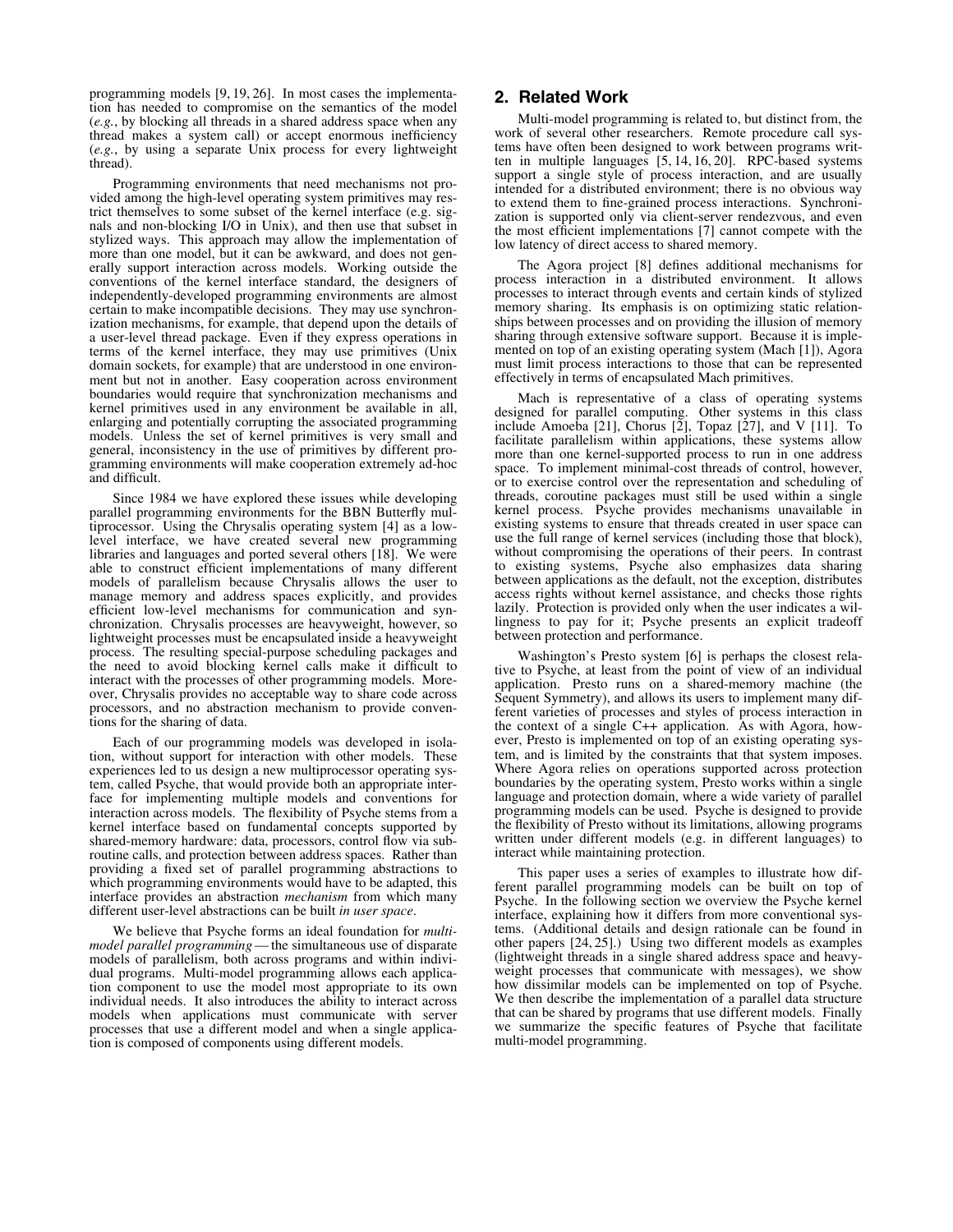### **3. Psyche Overview**

Psyche is intended to provide a common substrata for parallel programming models implemented by libraries and language run-time packages. As a result, Psyche has a low-level kernel interface. We do not expect application programmers to use the kernel interface directly. Rather, we expect that they will use languages and library packages that implement their favorite programming models. The purpose of the low-level interface is to allow new packages to be written on demand (by somewhat more sophisticated programmers), and to provide well-defined underlying mechanisms that can be used to communicate between models when desired.

# **3.1. Kernel Interface Description**

The Psyche kernel interface is based on four abstractions: the *realm*, the *protection domain*, the *virtual processor*, and the *process*. Realms form the unit of code and data sharing. Protection domains are a mechanism for limiting access to realms. Processes are user-level threads of control. Virtual processors are kernel-level abstractions of physical processors, on which processes are scheduled. Processes are implemented in user space; the other three abstractions are implemented in the kernel.

Each *realm* contains code and data. In general, it is expected that the code will provide a collection of operations that constitute a protocol for accessing the data. If a realm has no code then any needed protocol must be established by convention among the users of the data. Since all code and data is encapsulated in realms, all computation consists of the invocation of realm operations. Interprocess communication is effected by invoking operations of realms accessible to more than one process.

Depending on the degree of protection desired, an invocation of a realm operation can be as fast as an ordinary procedure call, termed *optimized* invocation, or as safe as a remote procedure call between heavyweight processes, termed *protected* invocation. Unless the caller explicitly asks for protection, the two forms of invocation are initiated in exactly the same way, with the native architecture's jump-to-subroutine instruction. The kernel implements protected invocations by catching and interpreting page faults.

A *process* in Psyche represents a thread of control meaningful to the user. A *virtual processor* is a kernel-provided abstraction on top of which processes are implemented. There is no fixed correspondence between virtual processors and processes. One virtual processor will generally schedule many processes. Likewise, a given process may run on different virtual processors at different points in time. As it invokes protected operations, a process moves through a series of *protection domains*, each of which embodies a set of access rights appropriate to the invoked operation. Each domain has a separate page table, which includes precisely those realms for which the right to perform optimized invocations has been verified by the kernel in the course of some past invocation.

Each realm includes an access list consisting of  $\langle \text{key}, \text{right} \rangle$ pairs. The right to invoke an operation of a realm is conferred by possession of a key for which appropriate permissions appear in the realm's access list. A key is a large uninterpreted value affording probabilistic protection. The creation and distribution of keys and the management of access lists are all under user control.

In order to verify access rights, the kernel checks to see whether an appropriate key can be found in a special data structure shared (writably) between the user and the kernel. Once authorization has been granted, access checks are not performed for subsequent realm invocations, even those that are protected (and hence effected by the kernel). To facilitate sharing of arbitrary realms at run time, Psyche arranges for every realm to have a unique system-wide virtual address. This *uniform addressing* allows processes to share pointers without worrying about whether they might refer to different data structures in different address spaces.

Every protection domain has a distinguished initial realm, called its *root*. When a process performs a protected invocation of some operation of a realm, it moves to the protection domain rooted by that realm. The domain therefore contains processes that have moved to it as a result of protected invocations, together with processes that were created in it and have not moved. Within each domain, the representations of processes are created, destroyed, and scheduled by user-level code. As a process moves among domains, it may be represented in many different ways — as lightweight threads of various kinds, or requests on the queue of a heavyweight server. The kernel keeps track of the call chains of processes that have moved between protection domains (in order to implement returns correctly), but it knows nothing about how processes are represented or scheduled inside domains, and is not even aware of the existence of processes that have not moved.

In order to execute processes inside a given protection domain, the user must ask the kernel to create a collection of *virtual processors* on which those processes can be scheduled. The number of virtual processors in a domain determines the maximum level of physical parallelism available to the domain's processes. On each physical node of the machine, the kernel time-slices among the virtual processors currently located on that node. (The allocation of virtual processors to physical processors is usually established by the kernel, but may be specified by certain user-level programs.) Because of time-slicing, the progress of a given virtual processor may be erratic, but each receives a comparable share of available CPU resources. A data structure shared between the kernel and the user contains an indication of which process is being served by the current virtual processor. This indication can be changed in user code, so it is entirely possible (in fact likely) that when execution enters the kernel the currently running process will be different from the one that was running when execution last returned to user space. The kernel's help is not required to create or destroy processes within a single protection domain, or to perform context switches between those processes.

Communication from the kernel to the virtual processors takes the form of signals that resemble software interrupts. A software interrupt occurs when a process moves to a new protection domain, when it returns, and whenever a kernel-detected error occurs. In addition, user-level code can establish interrupt handlers for wall clock and interval timers.

The interrupt handlers of a protection domain are the entry points of a scheduler for the processes of the domain. Protection domains can thus be used to provide the boundaries between distinct models of parallelism. Each scheduler is responsible for the processes in its domain at the current point in time, managing their representations and mapping them onto the virtual processors of the domain. Realms are the building blocks of domains, and define the granularity at which domains can intersect.

# **3.2. Psyche Programming Environment**

Like conventional systems such as Unix, Psyche assumes that programs are executed in the context of a standard programming environment. The uniform virtual address space requires that programs be position independent, or else be dynamically relocated when loaded into memory. It also presents the opportunity to dynamically link new applications to already-loaded code. Name service is needed for running programs that need to find each other, and command interpreters are required for interactive use.

The standard execution environment for Psyche programs is illustrated in figure 1. It includes a shell, a linker, and a name server. The linker is created at system boot time as the primordial realm, with a corresponding protection domain and initial virtual processor. As part of its initialization, the linker creates the rest of the execution environment, including the default shell and the name server. The linker maintains a table of distinguished symbols that can be used to resolve external references in applications. Among these symbols are the entry points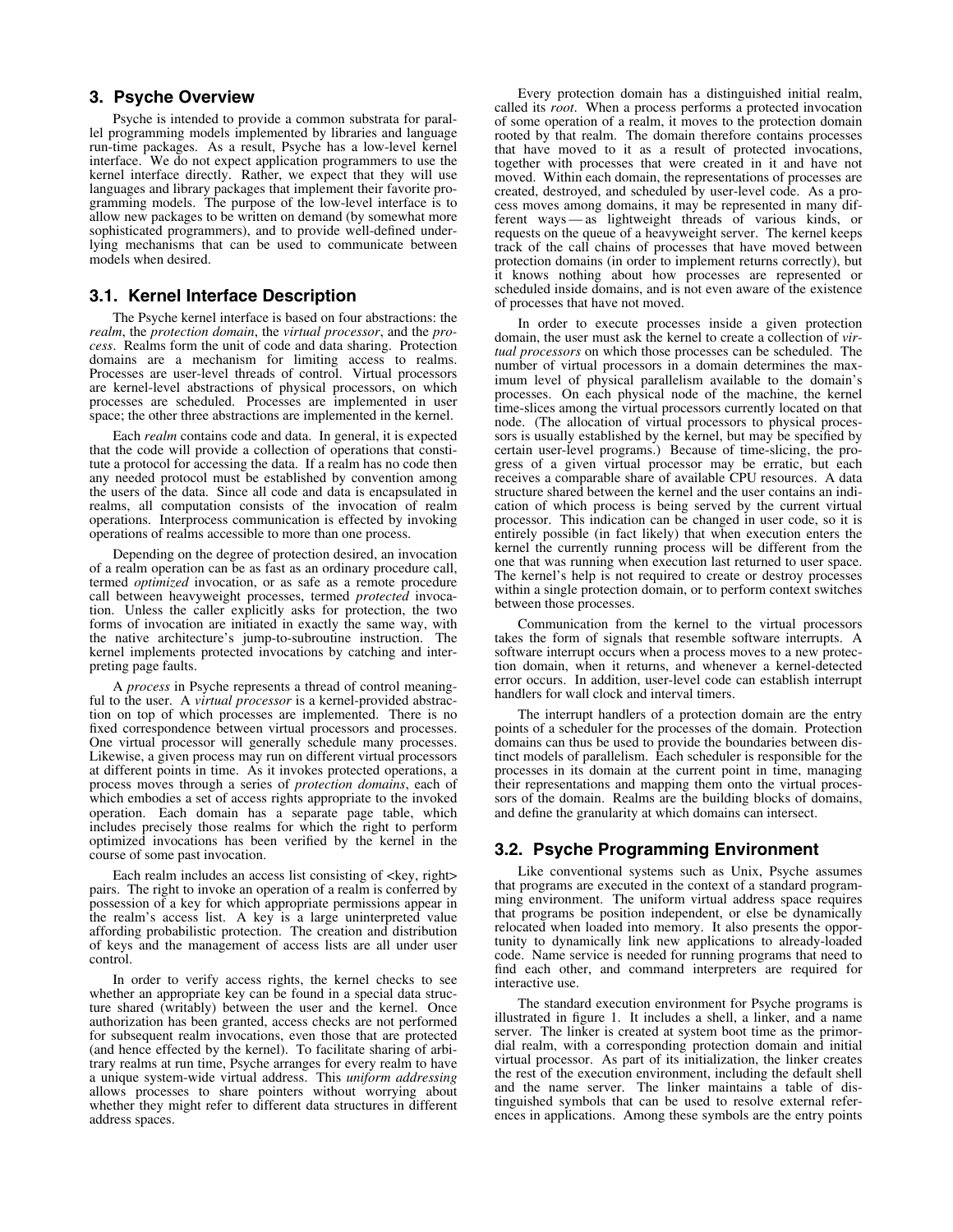

register (my\_interface), lookup (linker\_interface)

#### **Figure 1: Psyche Execution Environment**

of the name server and of the linker itself. Additional symbols might include a default file server or reentrant C libraries. Once initialization is complete, the linker enters server mode, in which it accepts external requests from the shell or other user programs.

The shell accepts commands from a user. It communicates with the linker to load new applications, and with the loaded applications to begin their execution. The name server provides a string registry that can be accessed via protected invocations. Its principal purpose is to maintain a listing of services that are not universal enough to be included in the linker's symbol table, or that may need to be accessed by already-loaded programs. The *name\_server.register* operation creates an association between a key and a value string, typically a symbolic service name and a realm operation address. The *name\_server.lookup* operation can be used to retrieve associations.

Applications are compiled into relocatable object files, suitable for dynamic linking. In response to a typed command, the shell asks the linker to load a user program. The linker reads the header of the object file to discover the size of the program. It uses a system call to create an empty realm (which the kernel places at an address of its choosing), and then loads the program into the realm, resolving external symbols. At this point the linker returns to the shell. The realm itself is still passive. The shell uses another system call to create an initial virtual processor in the protection domain of which the new realm is the root. The kernel immediately provides this virtual processor with a software interrupt at a handler address defined in a table at the beginning of the realm. This handler initializes the program to accept protected invocations before re-enabling software interrupts. The shell performs a protected invocation to the program's main entry point, whose address was returned by the linker. In most programs it is expected that the main entry point will be in a library routine that initializes standard I/O and repackages command line arguments before branching to the user's main routine. If desired, the main routine can then register an external interface with the name server.

### **3.3. Discussion**

As Unix-like systems are developed for multiprocessors, a consensus is emerging on multiple kernel-supported processes within an address space. Amoeba, Chorus, Mach, Topaz, and V all take this approach. Most support some sort of memory sharing between processes in different address spaces, but message passing or RPC is usually the standard mechanism for synchronization and communication across address-space boundaries.

On the surface there is a similarity between the Psyche approach and these modern conceptions of Unix. A protection domain corresponds to an address space. A virtual processor corresponds to a kernel-provided process. Protected procedure calls correspond to RPC. The correspondence breaks down, however, in three important ways.

*Ease of Memory Sharing*. Uniform addressing means that pointers do not have to be interpreted in the context of a particular address map. Without uniform addressing, it is impossible to guarantee that an arbitrary set of processes will be able to place a shared data structure at a mutually-agreeable location at run time. The key and access list mechanism, with its lazy checking of access rights, means that processes do not have to pay for checks on things they don't actually use, nor do they have to realize when they are using something for the first time, in order to ask explicitly for access. Pointers in distributed data structures can be followed without worrying about whether access checking has yet been performed for the portion of the data they reference.

*Uniformity of Invocation*. Optimized and protected invocations share the same syntax and, with the exception of protection and performance issues, the same semantics. No stub generators or special compiler support are required to implement protected procedure calls. In effect, an appropriate stub is generated by the kernel when an operation is first invoked, and is used for similar calls thereafter. As with the lazy checking of access rights, this late binding of linkage mechanisms facilitates programming techniques that are not possible with remote procedure call systems. Function pointers can be placed in data structures and can then be used by processes whose need for an appropriate stub was not known when the program was written.

*First Class User-Level Threads*. Because there are no blocking kernel calls, a virtual processor is never wasted while the user-level process it was running waits for some operation to complete. Protected invocations are the only way in which a process can leave its protection domain for an unbounded amount of time, and its virtual processor receives a software interrupt as soon as this occurs. These software interrupts provide user-level code with complete control over the implementation of lightweight processes, while allowing those processes to make standard use of the full set of kernel operations. In section 6 we describe a convention that provides the same degree of control for operations that are initiated by optimized invocations, but must block for condition synchronization.

In a system with more than one kernel-level process per address space, the programmer who wants more than one userlevel process must choose how to map user processes onto those provided by the kernel. One option is to map them one-to-one. Unfortunately, this approach implies significant costs for process creation, destruction, synchronization, and context switching. Though these costs are lower than the corresponding costs for an old-style Unix process (because address space changes are no longer involved), they are still large enough to be a serious concern. A second option is to use a coroutine-style package to map many user-level processes onto one or more kernel-level processes [12]. This option either forces an entire collection of user-level processes to wait when one of them performs a blocking operation, or else forces the programmer to cast all operations in terms of some non-standard non-blocking subset of the kernel interface. In the latter case it becomes difficult or impossible to interact with programming environments based on other subsets of the kernel interface, to share data structures that require condition synchronization with other environments, or to use standard library packages.

A third possible mapping uses a hybrid of the other two options, multiplexing user-level processes on top of one or more kernel-level processes up to the point at which a blocking operation must be performed, and then interacting with a separate pool of kernel-level processes that serve as blockable surrogates for their peer(s). This option requires that the user decide up front how many blocking processes to create, or else adjust the size of the pool dynamically. It also requires that user code know ahead of time which operations will block. It requires communication and synchronization between kernel-level processes in order to pass a blocking operation off to a surrogate.

The following three sections illustrate the advantages of the Psyche approach through a series of examples.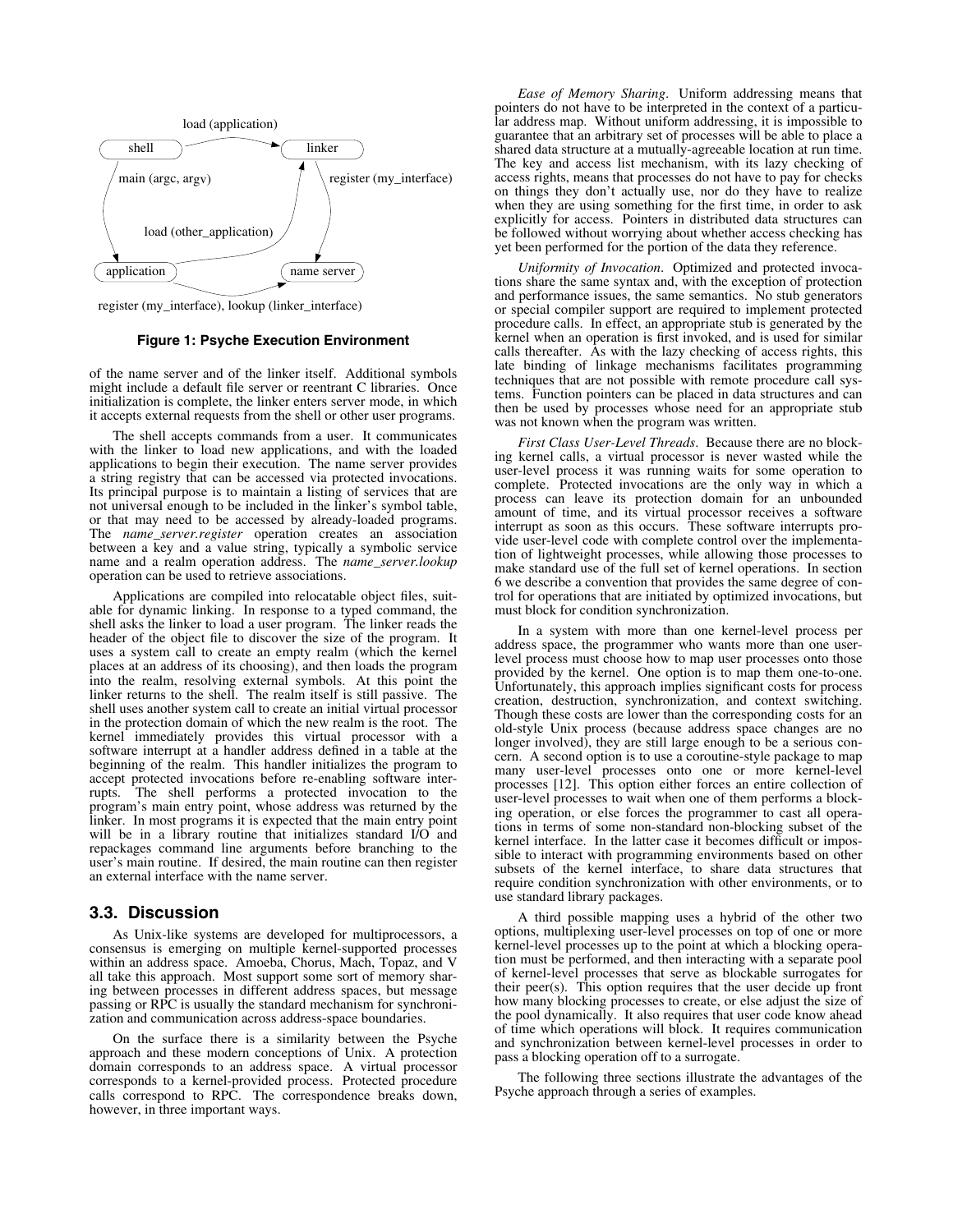# **4. Lightweight Processes in a Shared Address Space**

Programming models in which a single address space is shared by many lightweight processes, such as Presto [6] and the Uniform System [28], can be implemented easily and efficiently on Psyche. A lightweight process scheduler can be implemented as a library package that is linked into an application, creating a single realm and protection domain whose virtual processors share both the scheduling code and a central ready list. Virtual processors can run whatever process is available, regardless of where it ran last. Access to the ready list must be synchronized, but in most other respects the scheduler resembles a traditional coroutine package. Each process is represented by a context block that includes room to save volatile registers and any other data (such as display pointers) that the source language requires.

The scheduler interface contains routines to *create* a new process, *destroy* the current process, *block* the current process, and *unblock* a specified process. The *destroy* and *block* routines cause a context switch to another process, busy-waiting if none is available. All four routines require little more than a subroutine call, with no assistance from the kernel.

For the sake of simplicity, we assume that our code is designed to be used in applications started by the shell, which cooperates with the linker to create the application's realm, protection domain, and initial virtual processor. The virtual processor receives an initialization interrupt from the kernel. It initializes the ready list and any other scheduler data structures, and then creates a virtual processor on every physical processor of the machine, ensuring the application maximum available parallelism. Each new virtual processor receives its own initialization interrupt and waits for processes to appear on the ready list.

After creating the initial virtual processor, the shell creates the first lightweight process in the address space by invoking the application's main entry point. The kernel delivers an invocation interrupt to a virtual processor in the application's protection domain. The code to handle this interrupt uses the *create* operation to allocate space for a process that has moved into the protection domain of the lightweight process package from outside (in this case from the shell). To avoid copying arguments, the invocation handler could allocate a new interrupt stack for future use and give the old stack (with arguments in place) to the newly-arrived process. Other processes can be created from within the application (by simply calling the *create* operation) or can arrive from outside the application via an invocation interrupt (as in the case of the shell providing the initial process).

To synchronize access to shared data structures (including those of the scheduler), we can build semaphores in user space using spin locks and the scheduler's *block* and *unblock* routines. We assume the availability of an atomic hardware instruction like test-and-set. A mechanism for ensuring that no process is preempted while holding a spin lock is described in section 6.

# **4.1. Enhancements**

The scheduling package above is deliberately simplistic; it illustrates how simple scheduling policies and mechanisms can be implemented with very little code and no interaction with the kernel. Virtual processors spin when the ready list is empty. They share a single list. They switch processes only when the current process blocks or terminates explicitly. Each of these simplifying assumptions can be relaxed with a small amount of additional code. In addition, the basic kernel interface allows a process to invoke operations of other protection domains without blocking its virtual processor. It also allows processes in other protection domains to invoke operations provided by the lightweight process application.

### **Yielding When the Ready List is Empty**

A virtual processor can spin when the ready list is empty, just as a physical processor executes an idle task when it has nothing else to do. Since physical processors are multiprogrammed, a spinning virtual processor only chews up cycles to which it would be entitled in any event. An obvious enhancement is for a virtual processor to relinquish the physical processor for the rest of its scheduling quantum when there is nothing on the ready list. To avoid the overhead of checking the list once per quantum, the virtual processor could use a kernel call to block pending interrupts instead. In this case, the lightweight process package would need to keep a count of the number of virtual processors that are blocked, and awaken one when inserting a process onto a previously empty ready list.

#### **Multiple Ready Lists**

A single ready list is simple, and allocates work fairly among virtual processors, achieving the effect of load balancing without any effort on the kernel's part. A single ready list may be inappropriate, however, on a machine in which there is a non-trivial cost associated with running a process on a different processor than the one on which it last ran. Such cost may be due to state built up in a cache or TLB, or in pages that have been moved to local memory on an architecture with non-uniform memory access speeds. It is straightforward to replace the single ready list with a collection of lists, one per virtual processor. New processes created by the application (and newly-arrived processes from the invocation interrupt handler) are added to the shortest ready list. Each virtual processor adds and deletes processes on its own ready list, examining other lists only when their lengths become heavily unbalanced.

### **Preemption**

Each process can be given a quantum at the end of which the virtual processor will be given to another process. The kernel interface associates interval timers with virtual processors for this purpose. The timer value lies in data structures shared between the virtual processor and the kernel. The kernel decrements it on every hardware clock interrupt. The user may also set it to any desired value. When the interval has expired, the virtual processor receives a software interrupt. The timer expiration handler will yield the virtual processor, putting the current process at the end of the ready list, resetting the interval timer, and selecting a new process to run. The *block* routine will also reset the timer before transferring to another process. The kernel must decrement the current timer value on each clock tick and deliver an interrupt at expiration. All other aspects of lightweight process preemption occur in user space.

### **4.2. Crossing Protection Domains**

In Psyche, I/O and all other potentially blocking operations are implemented in user space through protected invocations (*e.g.*, of read and write operations in a file server realm). When a lightweight process invokes a protected operation the kernel provides its virtual processor with an interrupt indicating that the process has moved to another protection domain. The process state local to the invoking domain can be saved until the invocation returns. In the interim, the virtual processor can be used to execute other processes. When the invoking process finally returns, the kernel delivers a software interrupt to the virtual processor that last ran the process in its old protection domain. The handler for that interrupt looks up the context of the process and unblocks it, placing it back on the ready list for later execution.

We have already mentioned the interrupt handler that allows our lightweight process package to handle invocations from other protection domains (it allowed the shell to provide our initial process). The invocation handler routine allocates space for the newly-arrived process as if it had been created locally, and adds it to the ready list. While executing the requested operation, a virtual processor indicates in data structures shared with the kernel that it is running the newly-arrived process.

To switch processes in user mode, a virtual processor simply changes the name of the current process in the data structure it shares with the kernel. The kernel is therefore always able to tell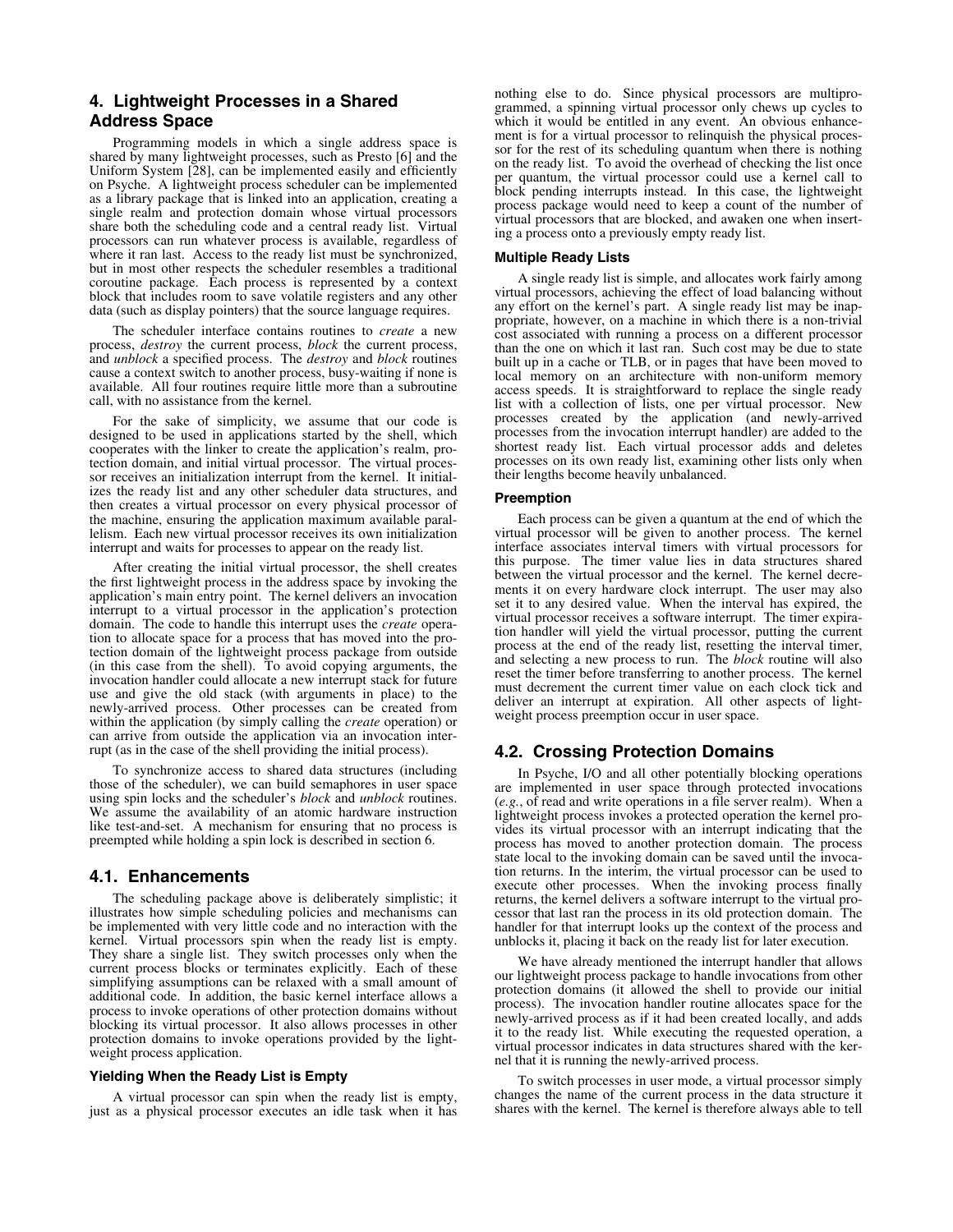which process was responsible when a trap occurs. If the trap represents a protected invocation, the kernel remembers that the process has moved to another protection domain. Any future trap in the current domain that claims to be caused by the departed process is treated as an error. Because a process is merely a name from the kernel's point of view, new processes can be created simply by inventing new names. So long as lightweight processes execute inside their own protection domain, they can be created, destroyed, and scheduled without intervention by the kernel. When one of these processes invokes an operation outside the protection domain, the kernel delivers an interrupt to allow the scheduler to take action.

# **5. Heavyweight Processes with Message Passing**

Psyche can be used to implement heavyweight processes communicating with messages. Consider a system with the following characteristics. Each process operates in its own address space. Processes are connected by two-way communication channels called *links.* There are three main message-passing primitives: *send*, *receive*, and *wait*. *Send* and *receive* each specify a buffer address, a length, and a link. *Send* indicates that the contents of the specified buffer should be sent to the process at the other end of the link. *Receive* indicates that the specified buffer should be filled by a message received from the process at the other end of the link. *Wait* blocks the process until some outstanding send or receive request has completed.

These semantics are a subset of the message-passing primitives of the Charlotte distributed operating system [3]. They can be implemented as follows. Each Charlotte process is implemented as a separate protection domain with a single virtual processor, running a single Psyche process. A diagram of one such protection domain (and its interactions with others) appears in figure 2. Each link is implemented as a realm containing only data. The process that creates the link realm also invents a key that will permit optimized access to the link. It gives both the address of the realm and the key to the processes at the ends of the link, allowing those processes to open the realm for optimized access from their protection domains. Each link realm contains two buffers, one for a message in each direction, and a small amount of status information that indicates which buffers are full and which processes have an outstanding receive request on the link.

To receive a message, a process looks in the link realm to see if the appropriate buffer is full. If so, it copies the data into its own local buffer and sets a flag indicating that the link buffer is now empty. It then performs a (protected) invocation of an operation in the sender's protection domain to inform it that the



**Figure 2: Implementation of a Message-Passing Model**

send request has completed. (It finds the address of this operation, together with a key permitting protected invocation, in data structures of the link realm.) If on the other hand the link buffer is empty when the receiver first inspects it, the receiver leaves status information indicating that it has a receive request outstanding, specifying the location and size of its local buffer. In either event, the *receive* operation does not block.

To send a message, a process gathers its data into the appropriate buffer in the link realm and sets a flag indicating that the message is available. If then checks to see if the process at the other end of the link has a receive request outstanding. If so, it performs a (protected) invocation of an operation in the receiver's protection domain to inform it that the receive request has completed. Whether the receiver has a request outstanding or not, the *send* operation returns without blocking.

When a *send* or *receive* operation discovers that a matching request is already outstanding in the process at the other end of the link, it makes a note in data structures local to the current process, indicating that a transaction has occurred, and can be reported by a subsequent *wait* operation. As noted above, a protected call is also made into the other process, allowing it to make a similar note in its own data structures. When either process performs a *wait* operation, it can tell if any transactions have already occurred. If none have, it calls a Psyche kernel operation to block the virtual processor pending the arrival of interrupts. It will receive an interrupt (for a protected invocation) as soon as some communication partner performs an operation to match one of its outstanding send or receive requests.

When a process performs a protected invocation to inform one of its communication partners that a send or receive request has been matched, that process moves to the partner's protection domain. In the previous section we allocated a context block and stack to represent each new arrival. In this new example, we can treat each arriving Psyche process as simply a request for service. We need not give it state. If requests do not interfere with current activity, they can be serviced immediately by the interrupt handler. Otherwise, the handler can place them in a queue for synchronous examination later.

If we prefer a more sophisticated approach to process management and message passing, the communication library and link realms can easily be modified to provide the communication semantics of the Lynx distributed programming language [23]. Lynx subdivides each heavyweight process into lightweight threads of control, not to improve performance through parallelism, but as a program structuring tool. The threads use coroutine semantics: one thread runs until it blocks, then another runs. Lynx also uses an RPC style of message passing: messages come in matched request-reply pairs. A thread that initiates an RPC waits until a reply message is received, but a control transfer allows another thread to run in the meantime, so the heavyweight process is not blocked. Seen from outside, a heavyweight Lynx process resembles a Charlotte process closely, though not exactly.

Lynx was first implemented on top of Charlotte at the University of Wisconsin. The implementation was complex and difficult, because the operations provided by the operating system were not quite what the language wanted, and their semantics could not be changed [22]. For example, there are times when a Lynx process is only interested in receiving replies to RPCs it has initiated, and is not willing to service RPCs requested by anybody else. Charlotte semantics provide no way to differentiate between requests and replies, so unwanted requests must be returned to the sender through a complicated protocol.

In Psyche, the link realm described above can be modified to include separate buffers for requests and replies in each direction, with appropriate operations to fill and empty them. The communication library realms can be modified to provide *rpc*, *receive\_request*, and *send\_reply* operations instead of *send* and *receive*. The changes are straightforward, and produce an implementation almost identical to that used to support Lynx on top of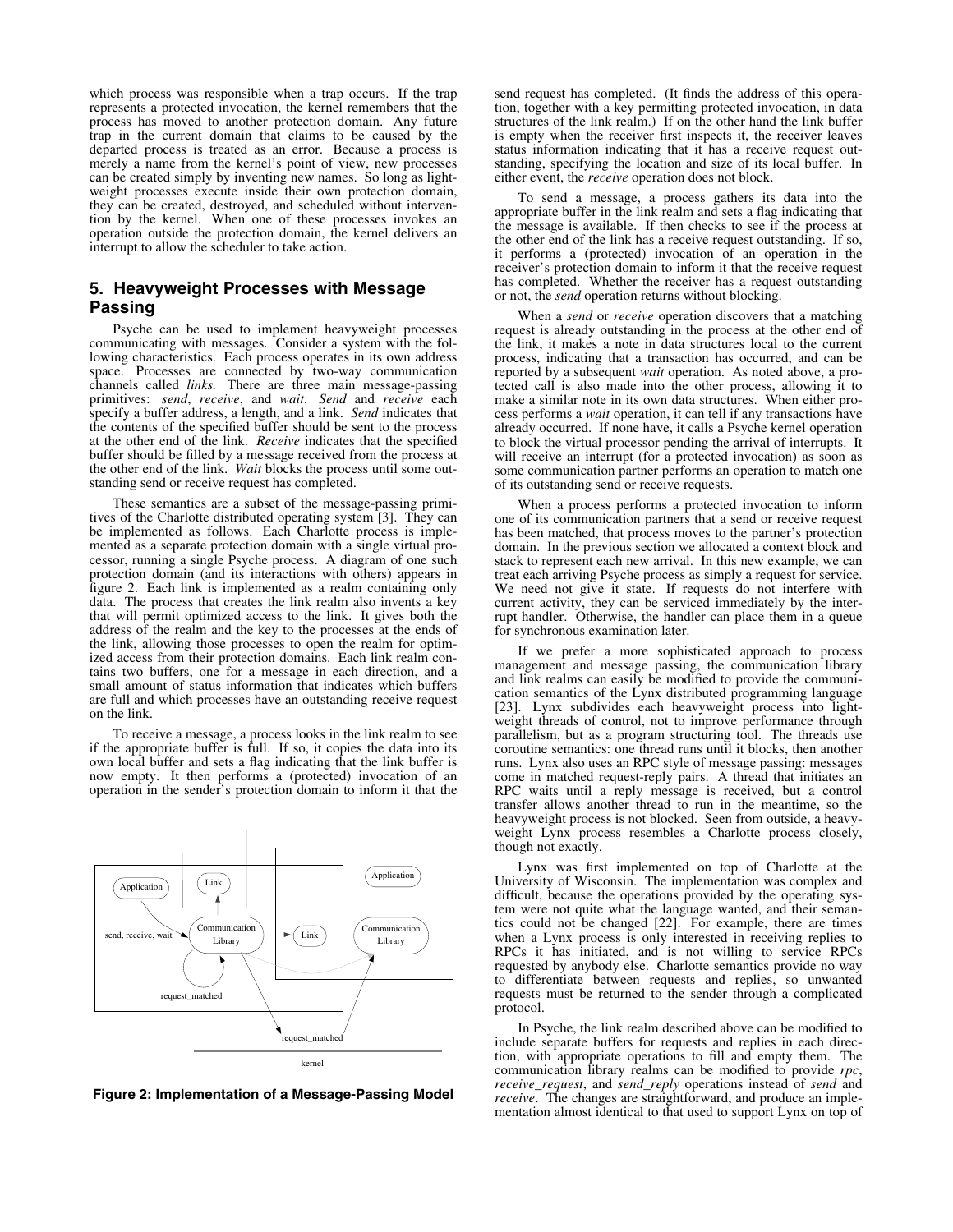the Chrysalis operating system on the BBN Butterfly.

The ease with which the Charlotte style of message passing can be converted to the Lynx style of message passing illustrates the flexibility of Psyche. Implementing Lynx on Charlotte was difficult because the communication semantics were fixed by the kernel and not subject to even slight modification. The implementation of Lynx on Chrysalis was comparatively easy, but it suffers from problems of its own. It depends on an unsafe Chrysalis queue mechanism to achieve the effect of protected calls to match send and receive requests. It is incompatible with other models of programming on the Butterfly because Chrysalis provides no conventions for synchronizing access to shared data without understanding how other models are implemented. Finally, it implements Lynx threads as coroutines outside the knowledge of the operating system. If a thread performs a blocking operation (like I/O), it blocks the entire Lynx process. In Psyche, each Lynx thread would use a separate Psyche process name, and any blocking operation it performed would result in a software interrupt that would allow the virtual processor that represents the Lynx process to switch to a different Psyche process, representing a different Lynx thread.

### **6. Shared Parallel Priority Queue**

Psyche can be used to implement parallel data structures that can be accessed from several different programming models simultaneously. In this example we describe a parallel priority queue implementation. This example illustrates how data structures are shared among different programming models and also how the Psyche interface incorporates cooperation between the operating system and the application in the implementation of scheduling.

The algorithm for concurrent priority queues can be adapted from [17]. The external interface of the queue includes two operations: *insert* and *deletemin*. The implementation uses a heap ordered binary tree. *Deletemin* removes and returns the smallest element in the queue by deleting the root of the tree and melding the two remaining subtrees. *Insert* adds a new element to the queue by melding the existing tree with a new one item tree. Operations on the priority queue are allowed to proceed concurrently; each operation need only hold exclusive access to some subset of the queue's data structure. Exclusive access is implemented using binary semaphores associated with nodes in the heap.

To implement a parallel priority queue in Psyche, we must first consider how the queue will be used. If the queue is intended for use within a single program or protection domain, where compiler protection is sufficient, efficiency may be more important than protection. If the queue will be used simultaneously by processes in different protection domains, under different programming models, then the implementation should include firewalls to protect the abstraction.

These implementation issues are analogous to those that arise in modular programming languages. In Modula-2, for example, the implementor of an abstraction must decide whether or not the abstraction should be represented by an opaque type. The choice is usually based on how the abstraction is to be used and on the likelihood of changes in the implementation of the abstraction. With an opaque type, implementation details are hidden by the abstraction; the interface must provide all operations that allocate and manipulate instances of the type. As a result, changes to the implementation can be made without affecting the client, but a procedure call, and its associated overhead, is required for every operation on the type. If a transparent type is used, clients can easily augment or modify the implementation to tailor it to specific cases. Although transparent types introduce the potential for corruption of the abstraction, they allow the client to bypass the procedural interface and optimize the implementation for a particular need.

In the original version of the parallel priority queue algorithm, a transparent type was used, so that clients could allocate data items among their own variables and pass pointers to them to the priority queue, rather than passing the contents of the items. The implementation could then simply chain together items from the clients. Such an implementation is appropriate in Psyche if all clients reside in a single protection domain, where mutual trust exists. In that case, clients could use optimized invocations to access the data structure; only procedure call overhead would be incurred.

If the data structure is to be used across several programming models and protection domains, a priority queue server realm with its own local allocation of data items would be more appropriate. (Pointers to client-created data items could not be used, because clients in one protection domain cannot follow pointers into an inaccessible portion of another.) The priority queue realm could be accessed via either protected or optimized invocations. In the former case, the queue would be isolated in its own protection domain. In the latter case, it would lie in the intersection of the domains of all of its clients.

Placing the queue in its own protection domain would ensure that modifications to its data structures happened *only* as a result of legitimate invocations of queue operations. Placing the queue in the intersection of its clients' domains would only establish conventions. In either case, malicious clients would be able to send each other invalid information through the queue, but would be unable to modify each other's data structures directly. In the protected invocation case, clients would also be unable to destroy the structural integrity of a properly-implemented queue. With optimized invocations they would be able to modify the data structures of the queue directly, bypassing the normal access routines. The advantage of optimized invocations, of course, is that they are much faster.

It is worth noting that trust relationships between the data structure and its clients are not reflected in the calls to the operations on the data structure. Optimized and protected invocations both take the form of ordinary procedure calls. However, as in modular programming, trust relationships dictate how and where storage is allocated, and how data is represented within the data structure.

Let us assume that the priority queue realm will be included in the protection domains of its clients, who will access it with optimized invocations. No protection boundary will normally be crossed. The virtual processors that run processes executing the code of the queue will belong to client protection domains. The level of concurrency within the realm will depend on the level of concurrency among the clients, and on synchronization constraints in the code.

In an earlier example we assumed an implementation of semaphores for use by threads within a shared address space. In this example, different types of processes may access the data structure and be forced to wait on a semaphore. Since the semantics of blocking may differ among the various types of processes that access the semaphore, our semaphore implementation must provide some mechanism to dynamically tailor the implementation to the type of process.

By convention, each Psyche protection domain defines procedures to block and unblock its processes. These procedures are part of the scheduling code of the domain. Pointers to them are stored in each process context block. When a process attempts to perform a *P* operation on an unavailable semaphore, the code for that operation writes the address of the *unblock* routine of the current process into the data of the semaphore and then calls the *block* routine. Because it affects the current process, *block* is always called within the current protection domain, and requires no kernel intervention. When the semaphore implementation must unblock the process (because some other process has performed a *V* operation), the appropriate (saved) *unblock* routine is called. This call may be either an optimized or protected invocation, depending on whether the process performing the *V* operation is in the same protection domain as the process that called the *P* operation. Because it manipulates the data structures used to represent processes, the *unblock* routine is unlikely to be made available for optimized access from outside its domain.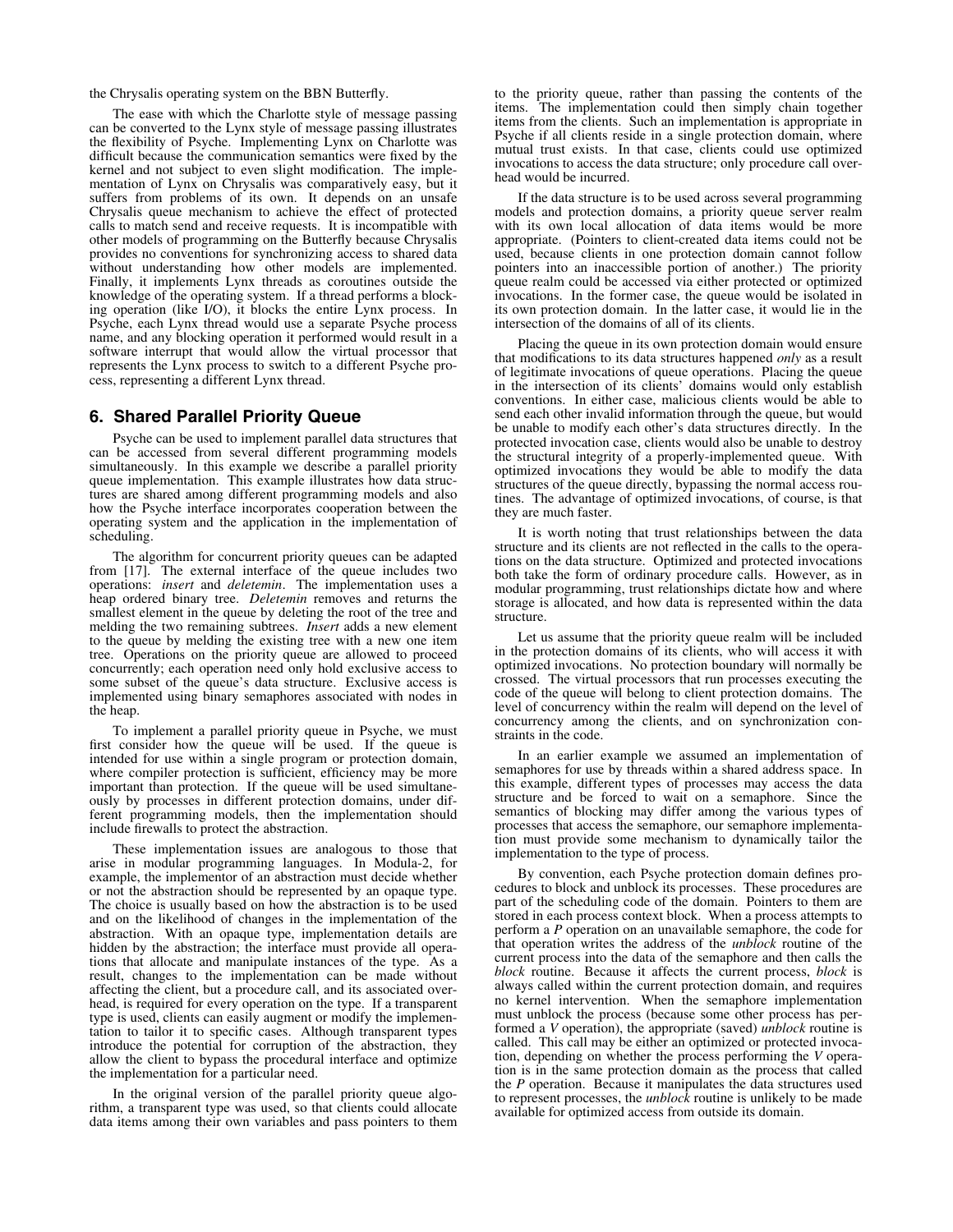A diagram of our implementation appears in figure 3. Solid arrows represent optimized invocations (*i.e.* procedure calls) and light grey arrows (with accompanying arrows into and out of the kernel) represent protected invocations. In this figure, however, the arrow representing a call to *unblock* may also be optimized, if the process to be unblocked is in the current protection domain.

The discussion accompanying the original parallel priority queue algorithm pointed out that the most appropriate implementation for mutual exclusion is spin locks, not binary semaphores. Unfortunately, spin locks in the presence of preemption $1$  can cause a significant performance penalty [29]. A process holding the lock could be preempted, causing other processes to spin on a lock that cannot be released. In addition, pent-up demand for the lock increases contention when it is finally released. As a result, spin locks are rarely used unless the operating system dedicates processors to a single application. Fortunately, Psyche supports the ''close alliance between the system's processor allocator and the application's thread scheduler'' called for in [29] to solve the problem of spin locks in the presence of preemption. Since the kernel and user share a data structure describing the state of the executing virtual processor, it is easy for the clock handler to set a flag when the virtual processor is close to the end of its quantum. The application can examine this flag to determine if preemption within a critical section is likely. The code to acquire a naive test-and-set lock would take the following form:

repeat

if preemption flag yield until test and set (lock) =  $0$ 

# **7. Conclusions**

We have attempted with the examples in this paper to illustrate how special features of Psyche facilitate the construction of multi-model programs. We can summarize the effect of these features as facilitating sharing within and between protection domains, simplifying communication with the kernel and between protection domains, and moving process scheduling out of the kernel and into user-level code.

### **Facilitating Sharing**





*Processes interact via shared memory and procedure calls*. Popular communication mechanisms have straightforward implementations, and any programming model that supports procedure calls can use this common base to invoke operations implemented under any other model.

*Protection domains share a uniform virtual address space*. Every realm has a unique address, and can be incorporated without conflict into any protection domain with the right to access it.

*Access rights are checked only when necessary*. Lazy examination of key and access lists means that a process pays for access checking only on the data and operations it actually uses, not for the ones it might potentially use. We can afford to disseminate keys liberally, because we don't need the kernel's help to do so. Because access checking occurs automatically, the user need not keep track of which realms have already been accessed.

#### **Simplifying Communication**

*Protected and optimized invocations are syntactically the same*. In the Lynx example, communication routines can use the same syntax to invoke the local and remote *request matched* operations. In the priority queue example, an *insert* operation on an empty queue can call an *unblock* operation without worrying about whether that operation is in the current protection domain or not.

*The kernel and the user share data*. Descriptive data structures allow the kernel to obtain key lists, access lists, process names, software interrupt vectors, and realm interface descriptions without requiring the user to provide them as explicit arguments to system calls. A virtual processor preemption warning flag allows us to use spin locks efficiently in user space. Shared flags and counters allow us to disable interrupts or ask for timer interrupts without a kernel trap. A *current\_process\_name* variable allows us to switch between processes without a kernel trap. Kernel-maintained data allows us to read the time, compute load averages, or examine other run-time statistics without a kernel trap.

### **Scheduling in User Space**

*There is a standard interface for block and unblock routines*. Shared data structures like the priority queue can incorporate synchronization code that works with any kind of process.

*A virtual processor receives an interrupt when its process blocks for a protected invocation*. It can then switch to another, runnable process. This means that lightweight processes get first-class treatment from the kernel.

*Other scheduling events cause interrupts as well*. Timer expiration interrupts allow preemption. Protected invocation interrupts allow asynchronous communication from other protection domains. The kernel interface itself is entirely nonblocking. User-level code controls every aspect of scheduling other than the implementation of virtual processors.

Our first major user application was implemented in the department's robotics laboratory in the fall of 1989. It combines binocular camera input, a pipelined image processor, a 6 degree-of-freedom robot arm, and a competing agent model of motor control to bounce a balloon suspended from the ceiling on a string. We expect to tune the features of our kernel interface as we accumulate experience with additional applications written by programmers outside the Psyche group. Our experience with previous systems and applications indicates that multi-model programming is important. Our example programs and our work to date in the robot lab suggest that Psyche supports it well.

<sup>&</sup>lt;sup>1</sup>Although our data structure might be used by a programming model that provides non-preemptable processes, those processes execute on virtual processors that can be preempted by the kernel. The use of spin locks in any programming environment on Psyche must take this fact into account.